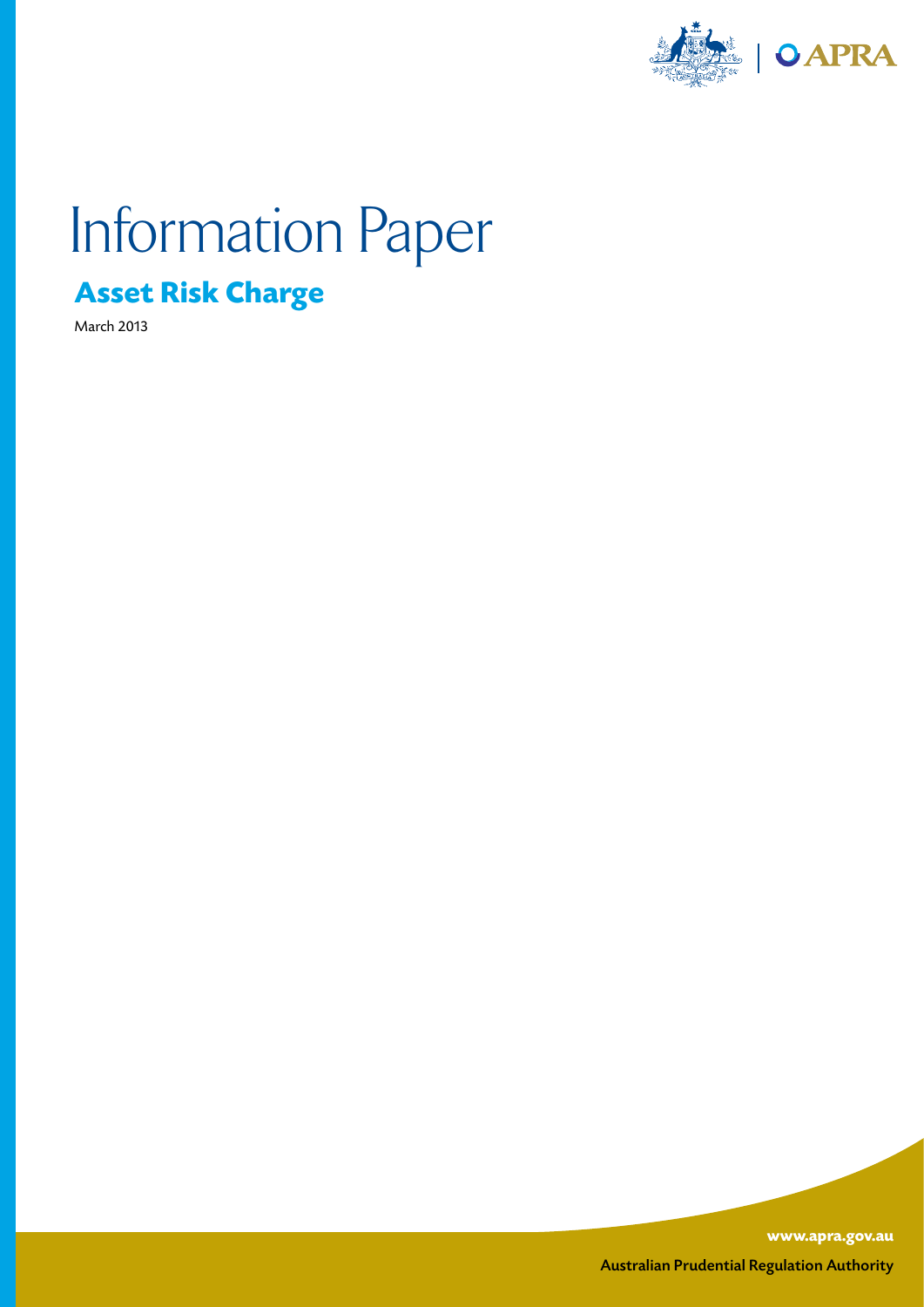#### Disclaimer and copyright

While APRA endeavours to ensure the quality of this publication, it does not accept any responsibility for the accuracy, completeness or currency of the material included in this publication and will not be liable for any loss or damage arising out of any use of, or reliance on, this publication.

© Australian Prudential Regulation Authority (APRA)

This work is licensed under the Creative Commons Attribution 3.0 Australia Licence (CCBY 3.0). This licence allows you to copy, distribute and adapt this work, provided you attribute the work and do not suggest that APRA endorses you or your work. To view a full copy of the terms of this licence, visit www.creativecommons.org/licenses/ by/3.0/au/.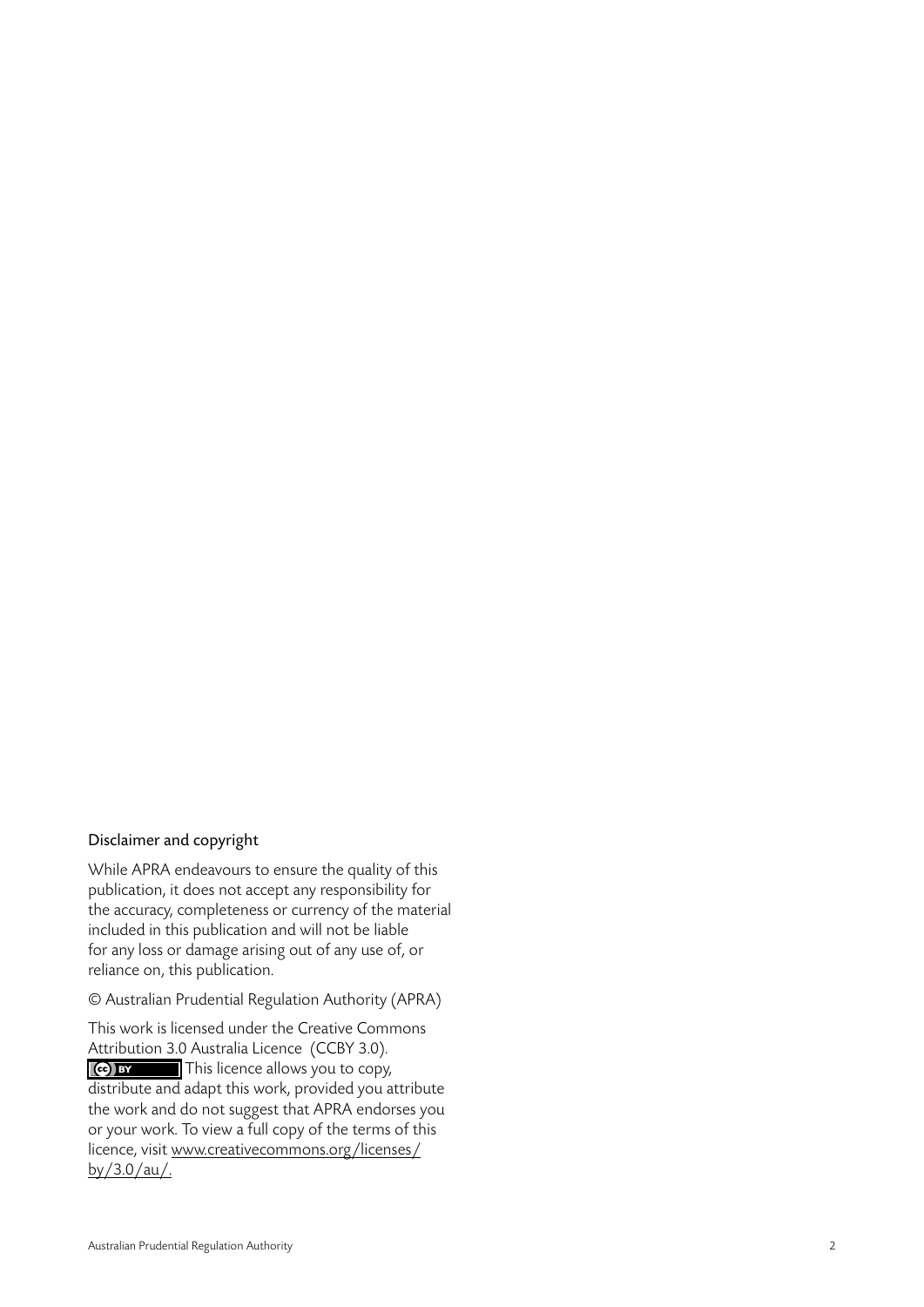## About this paper

*Prudential Standard GPS 114 Capital Adequacy: Asset Risk Charge* (GPS 114) and *Prudential Standard LPS 114 Capital Adequacy: Asset Risk Charge* (LPS 114) set out APRA's requirements in relation to asset risk. This Information Paper assists general insurers, Level 2 insurance groups and life companies including friendly societies (collectively referred to as 'insurers') in calculating the Asset Risk Charge. It explains the rationale for each of the seven stress tests and the aggregation formula. It also includes advice on practical aspects of the calculations.

This Information Paper is relevant to all insurers unless otherwise specified.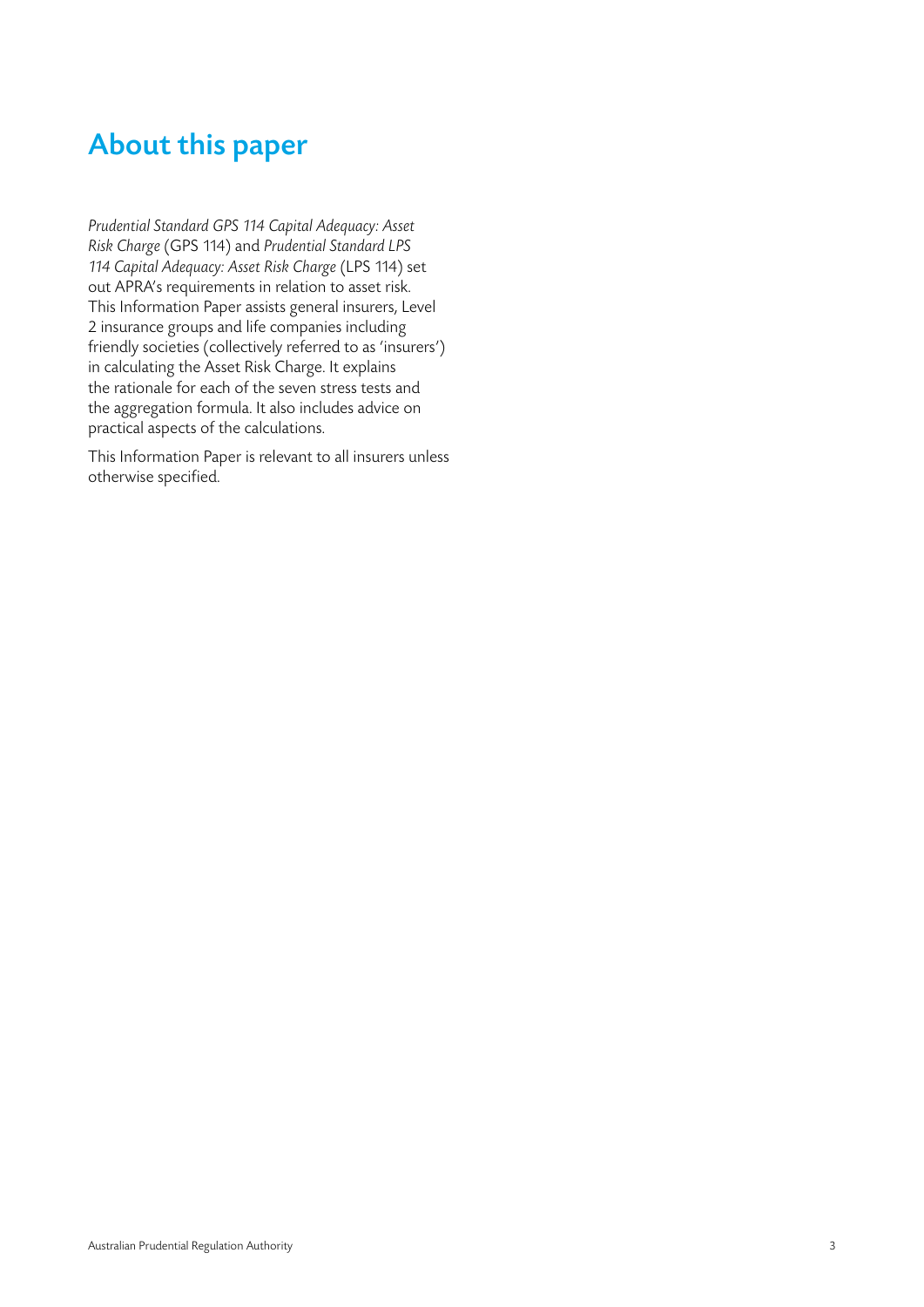### **Contents**

| <b>Asset Risk Charge</b>                                    | 5  |
|-------------------------------------------------------------|----|
| <b>Real interest rates stress</b>                           | 5  |
| <b>Expected inflation stress</b>                            | 5  |
| <b>Currency stress</b>                                      | 6  |
| <b>Equity and property stresses</b>                         | 7  |
| <b>Credit spreads stress</b>                                | 8  |
| <b>Default stress</b>                                       | 8  |
| <b>Aggregation formula</b>                                  | 9  |
| <b>Tax</b>                                                  | 10 |
| Look-through                                                | 11 |
| Convertible preference shares                               | 11 |
| <b>Off-balance sheet exposures</b>                          | 12 |
| <b>Fair value</b>                                           | 12 |
| <b>Stressed value of interest-bearing assets</b>            | 12 |
| <b>Stressed value of derivative assets</b>                  | 13 |
| <b>Other risks</b>                                          | 13 |
| <b>Approximations</b>                                       | 13 |
| Who does the calculations?                                  | 13 |
| Attachment: Example of calculation of the Asset Risk Charge | 14 |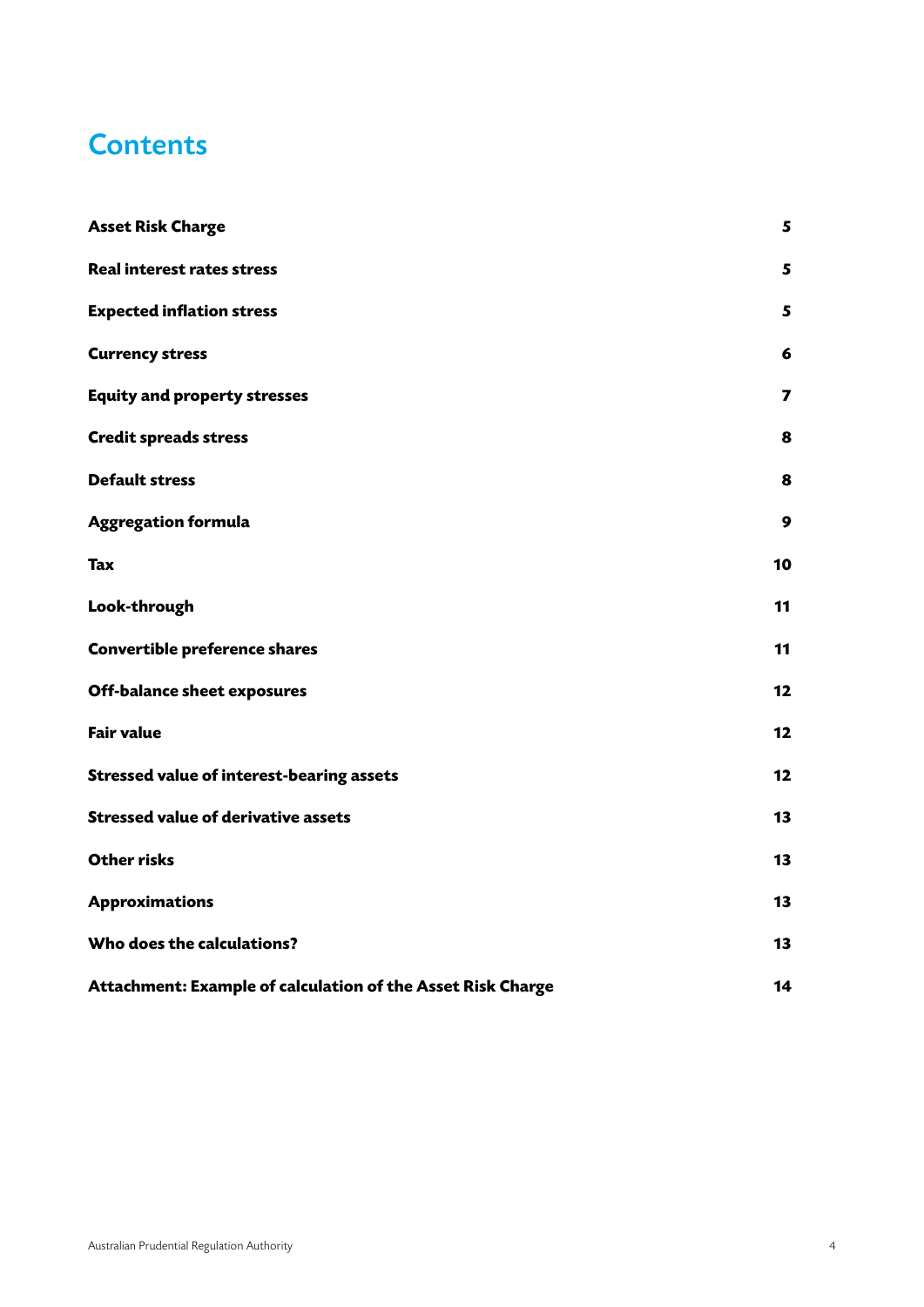## Asset Risk Charge

GPS 114 and LPS 114 require an insurer to maintain adequate capital against the asset risks associated with its activities. Asset risks can be derived from a number of sources including credit risks and market risks. These risks affect assets and liabilities, including both on- and off-balance sheet exposures. The size of the Asset Risk Charge reflects the degree to which an insurer's risk appetite and investment policy allow a mismatch between assets and liabilities.

The Asset Risk Charge tests the impact of a range of stresses on the balance sheet of an insurer. Such stresses may be directly applied to asset values or to economic factors which in turn affect the value of both assets and liabilities and off-balance sheet exposures. The Asset Risk Charge is calculated by aggregating falls in the capital base due to the application of seven separate stress tests. Each stress is calibrated at a 99.5 per cent probability of sufficiency over a 12-month period. The aggregation formula recognises that the probability of all seven stresses occurring at the same time is very remote.

An example of how an insurer might calculate each of the stresses and the overall Asset Risk Charge is set out in the Attachment.

#### Real interest rates stress

This stress measures the impact on the capital base of changes to real interest rates. All assets and liabilities whose value depends on real interest rates are affected. For example, the affected assets include all fixed interest assets. All liabilities valued using a discount rate are also affected.

Yields on fixed interest assets can be split into a risk-free interest rate and an allowance for credit risk (known as the credit spread). Risk-free interest rates are used to discount insurance liabilities. Changes in risk-free rates therefore affect the values of both the fixed interest assets and the insurance liabilities on an insurer's balance sheet.

Nominal risk-free interest rates can be considered as comprising two separate components: an expected Consumer Price Index (CPI) inflation rate and a real interest rate. The Asset Risk Charge considers real interest rates and expected inflation separately to allow for asset and liability mismatches in terms of both the timing of cash flows and whether or not those cash flows are affected by inflation. Some asset and liability cash flows are affected by inflation and others are not. If stresses were applied to nominal yields only (real interest rates plus expected inflation rates), the Asset Risk Charge would only reflect mismatches in the timing of cash flows.

The upward stress for real interest rates is greater than the downward stress. Based on historical experience, APRA expects an upward movement of a given amount to be more likely than a downward movement of the same magnitude.

Floating rate assets are not materially affected by the real interest rates stress (or the expected inflation stress). The interest rate paid on the asset can be assumed to move up or down in line with the stresses from the next interest rate reset date and, therefore, the fair value of the asset will not be materially affected.

#### Expected inflation stress

This stress measures the impact on the capital base of changes to expected CPI inflation rates. Both assets and liabilities may be affected.

The expected inflation stress is specified as an increase or decrease in expected CPI inflation. There is no minimum for the decreased CPI inflation rate. It is possible for expected CPI inflation (post-stress) to be less than zero; however, nominal risk-free interest rates (post-stress) cannot be assumed to fall below zero.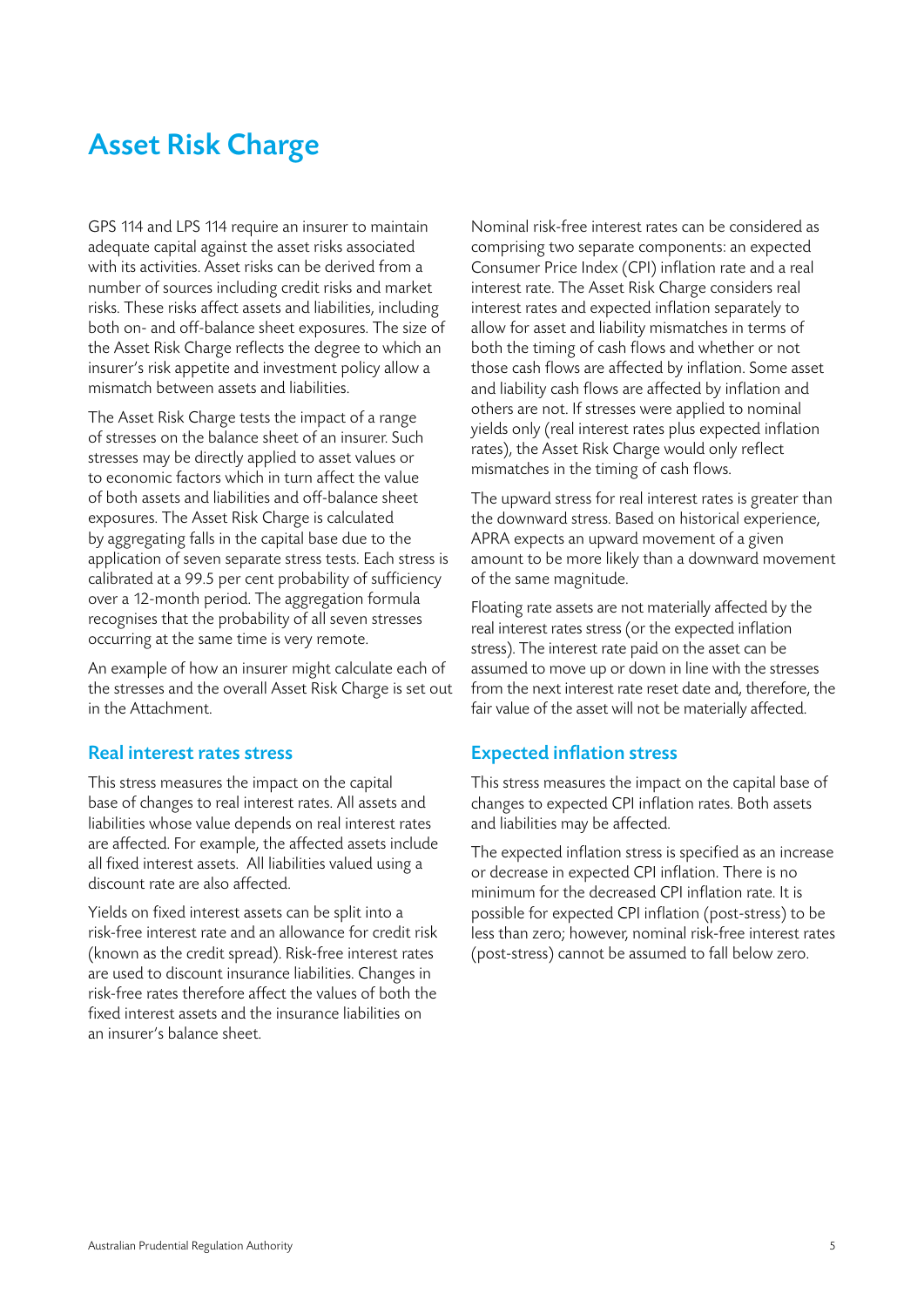The projected cash flows for some types of insurance liabilities may be subject to price inflation in the broad economy (as measured by the CPI) and superimposed inflation (where claims are expected to inflate at a faster rate than CPI). If superimposed inflation is anticipated, GPS 114 and LPS 114 require the total inflation rate to increase or decrease by the same amount as the change to expected CPI inflation.

If all of the cash flows of an asset or liability are affected by inflation, the value of the asset or liability will not change as a result of applying the expected inflation stress. The change in the cash flows will be offset by the change in the discount rate used to value the cash flows. APRA expects an insurer to identify its fixed interest assets and insurance liabilities that have cash flows not subject to inflation. The value of these assets and liabilities must be recalculated when applying the expected inflation stresses (as required by GPS 114 and LPS 114).

The risk margins for general insurance liabilities include an allowance for the uncertainty that the valuation will differ from the central estimate due to the impact of inflation (refer to *Prudential Standard GPS 320 Actuarial and Related Matters* (GPS 320)). The Insurance Risk Charge is calculated by multiplying the insurance liabilities (including risk margins) by insurance risk capital factors. APRA has minimised the potential for double-counting of inflation risk within both the Insurance Risk Charge and Asset Risk Charge by reducing the insurance risk capital factors for the insurance liabilities for Category C classes of business. Prior to 1 January 2013, these factors were higher as the determination of the relevant investment capital charge in the previous version of GPS 114 did not include any allowance for inflation risk.

The Asset Risk Charge only considers CPI inflation. For general insurers, GPS 320 requires the insurance liabilities to include an allowance for superimposed inflation risks, such as medical and legal cost inflation. The Insurance Risk Charge is calculated by applying a factor to the insurance liabilities. The Insurance Risk Charge also therefore includes an implicit allowance for superimposed inflation risk.

If the assets held by an insurer are non-indexed bonds and the liability cash flows are subject to inflation, the risk charge component for the increase in expected inflation will become smaller as the duration of the bonds is shortened towards zero (the assets are affected by this stress, but not the liabilities). This reduction will be partly offset by an increase in the risk charge component for falling real interest rates (due to the duration mismatch between assets and liabilities). Note, however, that exposure to both risks creates a diversification benefit via the aggregation formula as the risk charge components are not simply added together.

#### Currency stress

This stress measures the impact on the capital base of changes in foreign currency exchange rates. These changes may affect the values of both assets and liabilities when measured in Australian dollars. The two currency stress scenarios are an increase and a decrease of 25 per cent in the value of the Australian dollar against all foreign currencies.

GPS 114 and LPS 114 mandate that an increase in the capital base arising from a movement of the Australian dollar against one foreign currency cannot be used as an offset to reductions in the capital base arising from the movement of the Australian dollar against other foreign currencies. APRA notes that the greatest loss for an insurer exposed to multiple currencies may occur when foreign currencies move in different directions against the Australian dollar and against each other. APRA has specified two scenarios with no allowance for offsets as a simplified means of addressing this risk. To compensate for any potential excess conservatism implicit in this method, the adverse movement in exchange rates has been set at a relatively modest level of 25 per cent.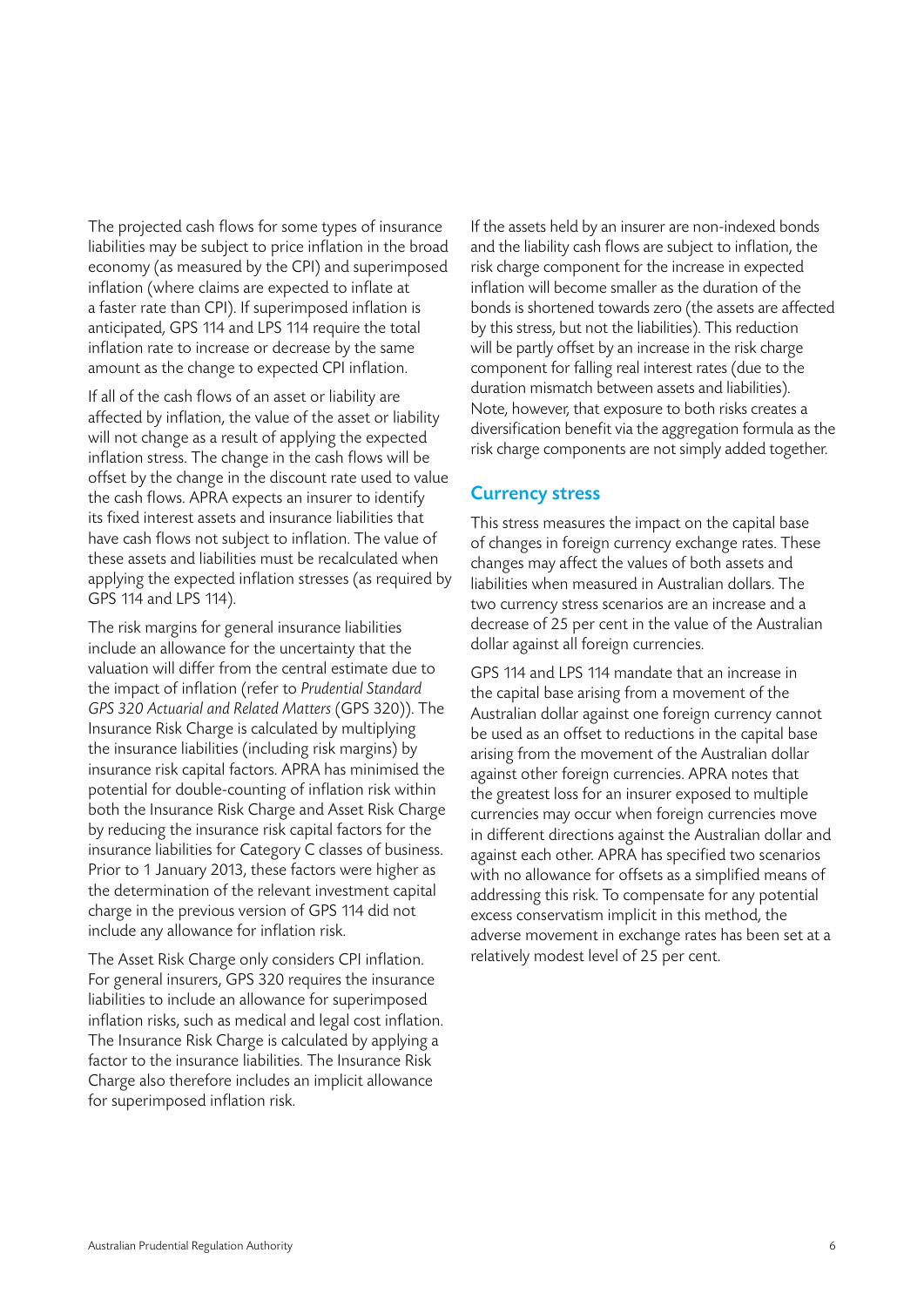The Asset Risk Charge may make inadequate allowance for currency risk in some circumstances. For example, the risk charge component for currency risk would be zero if the assets backing the liabilities were denominated in the currencies of the liabilities and the assets backing the capital base were denominated in Australian dollars. Yet clearly there would be a currency risk if losses occur at the same time that the Australian dollar depreciates. APRA expects an insurer to consider interactions between currency and other risks as part of its Internal Capital Adequacy Assessment Process (ICAAP).

The impact on assets and liabilities denominated in foreign currencies of a 25 per cent increase in the value of the Australian dollar can be found using the formula: stressed value = fair value divided by 1.25 (or fair value multiplied by 0.8). Note that multiplying the fair value by 0.75 will give an incorrect result.

Similarly, for the scenario of a decrease in the value of the Australian dollar the formula is: stressed value = fair value divided by 0.75 (or fair value multiplied by 1.333).

#### Equity and property stresses

These stresses measure the impact on the capital base of a fall in the value of equity and property assets. The stresses are specified as increases in the ASX 200 dividend yield and actual rental yields, respectively. The stresses can be converted to falls in asset values using the following formulae:

- fall in value = fair value  $*(1 d/d')$ ; or
- stressed value = fair value  $* d/d'$ ;

where d is the actual dividend or rental yield at the reporting date and d' is the stressed dividend or rental yield.

For example, if the actual dividend yield is 4 per cent, the stressed dividend yield for listed equities will be 6.5 per cent and the fall in value will be 1 – 4 per cent/6.5 per cent, or 38.5 per cent.

This method of applying the stresses results in a larger fall in value when yields are low and a smaller fall in value when yields are high. It reduces the pro-cyclical nature of the Asset Risk Charge by increasing the Charge following a rise in equity or property markets and reducing it following market falls.

The stress for unlisted equities is higher than for listed equities. Unlisted equities tend to have higher risk and less liquidity. In extreme circumstances, the realisable value of unlisted equities may fall further than listed equities.

The stress applied to unlisted equities also applies to any assets that are not considered in any of the other stress tests – e.g. precious metals, commodities, works of art and plant and equipment.

The equity stress test includes an increase to equity volatility. Forward-looking volatility is a key valuation parameter for financial options and some other types of derivatives. Volatility is important in determining the value of options due to the asymmetric nature of option payoffs (in many potential outcomes an option will have zero value when it expires). For some types of options, the increase in volatility will increase the value of the option and reduce the risk charge component for the equity stress.

The property stress also applies to infrastructure assets, with the stress applied to the earnings yield instead of the rental yield. APRA has specified that this method be used because infrastructure assets are similar in nature to property assets.

For owner-occupied property, the imputed rental yield must be estimated by reference to current rental yields on similar properties.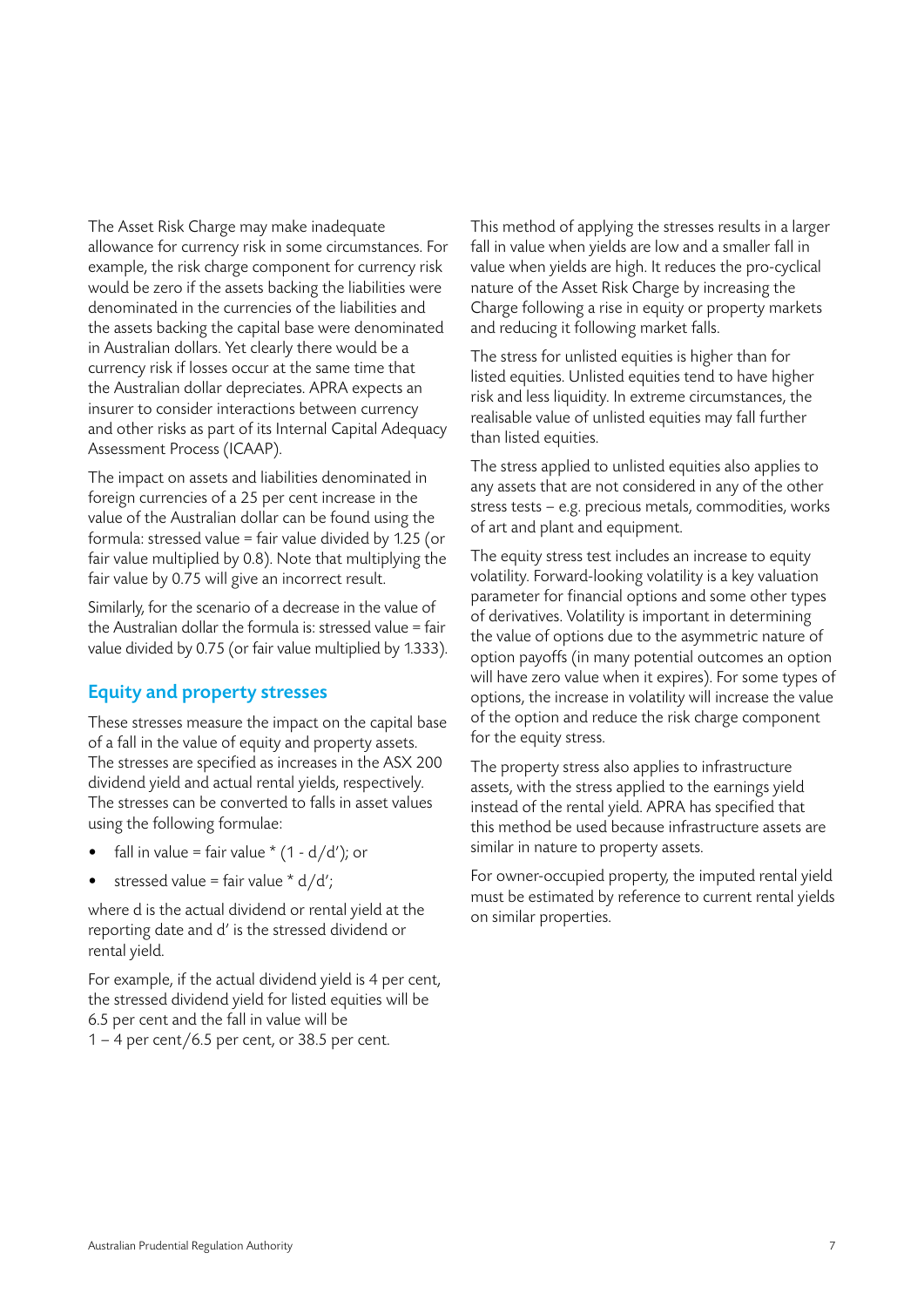#### Credit spreads stress

This stress measures the impact on the capital base of an increase in credit spreads and the risk of default. The stress is applied to interest-bearing assets, including cash deposits and floating-rate assets. Credit derivatives and zero-coupon instruments such as bank bills are also included.

A credit spread is the difference in yield between an asset that is subject to credit risk and a similar riskfree asset. Credit spreads can vary significantly over time, both for individual securities and for securities markets. In the credit spreads stress, the value of interest-bearing assets is reduced via specified increases in the prevailing yields on these assets. In addition to the risk of an increase in credit spreads for the particular counterparty grade, the stresses also allow for the risk of default or downgrading of the asset to a lower credit rating over the following 12 months.

The higher factors for securitised and re-securitised assets reflect the complexity of these assets and the difficulties associated with rating and assessing their inherent risk.

A full year's default factor must be applied to each asset affected by the credit spreads stress, even if the asset will mature shortly after the reporting date or can be redeemed at any time without penalty or notice. The Asset Risk Charge provides for adverse experience that may occur over the following 12 months. Assets that mature within the 12 months may need to be reinvested. Therefore, all assets affected by the credit spreads stress must be assumed to be at risk of default for a full 12-month period.

The credit spreads stress factors vary by counterparty grade. The counterparty grade must be determined using ratings for the particular asset. Issuer ratings should not be used. For assets guaranteed by an Australian state or territory government, the counterparty grade used can be the grade immediately higher. For example, for these assets with a counterparty grade 2, the credit spread stress would be counterparty grade 1 (other).

#### Default stress

This stress allows for the risk of default of counterparties to particular assets. The default stress is applied to a range of counterparty exposures including reinsurance assets, reinsurance recoverables, deferred reinsurance expense<sup>1</sup>, over-the-counter derivatives and other receivables. It does not apply to exchange-traded derivatives. The default factors are applied to the fair value of over-the-counter derivatives, the central estimate of reinsurance assets for general insurers, and the difference between gross and net adjusted policy liabilities for life companies. The default stress is also applied to unpaid premiums, unclosed business and certain unsecured loans, where set percentages are applied to these exposures.

The default of reinsurance assets and recoverables is more likely after insurance stresses have occurred. Similarly, the default of other counterparties, such as the suppliers of over-the-counter derivatives, is more likely after other types of asset stresses have occurred. In these circumstances, the potential losses from the default of counterparties can be much greater than allowed for in the calculation of the default stress. APRA expects an insurer to assess its potential poststress default risk exposures to reinsurers and other counterparties in its ICAAP.

The default factors for the default stress are higher than for the credit spreads stress. This recognises that exposures to individual counterparties for the default stress can be significantly greater than for the credit spreads stress. In particular, insurers are normally only exposed to a small number of reinsurers, but the individual exposures can potentially be relatively large. In contrast, APRA would expect bond portfolios to be well-diversified with each individual counterparty exposure being relatively small.

<sup>1</sup> For general insurers, the application of the default stress to deferred reinsurance expense is used as a proxy for expected reinsurance recoveries on premiums liabilities. For further information on the use of this proxy, see: http://www.apra.gov.au/GI/ReportingFramework/Pages/proposedchanges-to-general-insurance-prudential-reporting-june-2010.aspx.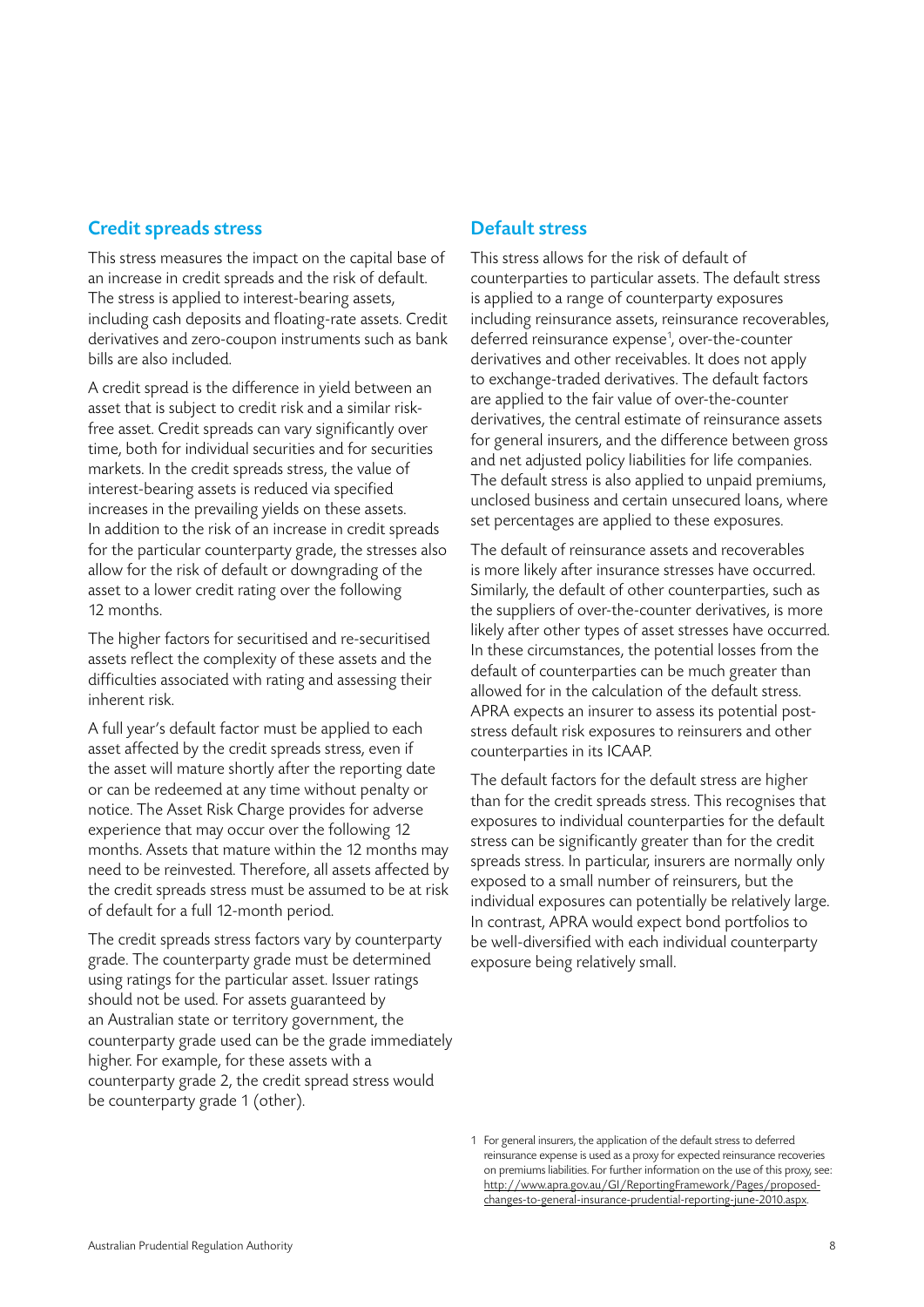#### Aggregation formula

The aggregation formula recognises that the probability of all seven stresses occurring at the same time is very remote. The correlations between the different asset risks reflect the likelihood of the different stresses occurring at the same time. The real interest rates, expected inflation and currency stresses apply in two directions. The aggregated risk charge component depends on the signs of the stresses. If the signs of stresses x and y are opposite, the correlation between the stresses is adjusted to become zero and the aggregated risk charge component will be smaller than if the signs of the stresses were the same.

For example, a depreciation of the Australian dollar against all foreign currencies has the same sign and is therefore positively correlated with the equity, property and credit spreads stresses. However, a rise in the Australian dollar is uncorrelated with these other stresses. Lower correlations result in a lower Asset Risk Charge. Negative correlations have not been allowed, in order to limit the degree to which diversification benefits can be recognised. Correlations between extreme events are difficult to determine with confidence as there is limited relevant historical data from which to derive them. APRA has therefore taken a conservative approach in allowing recognition of diversification benefits.

For the real interest rates, expected inflation and currency stresses, normally only one direction of stress will produce a risk charge component greater than zero. However, it is possible for the risk charge components to be greater than zero in both directions if the assets or liabilities include financial derivatives or options. For the currency stress, a positive risk charge component in both directions can also occur if an insurer has assets and liabilities denominated in multiple foreign currencies. If a stress test produces non-zero risk charge components in both directions, it is possible that the smaller risk charge component could produce the larger aggregation. The aggregation formula must therefore be calculated separately for each different combination of non-zero risk charge components. It is not correct to simply perform the aggregation once using the larger of the risk charge components.

#### Example of the aggregation calculation

An insurer has calculated the risk charge components for the seven stress tests. The results are shown in the following table:

|      |          |          |     |     | $RIR$   INF   CUR   EQY   PROP   CSP   DEF |     |    |
|------|----------|----------|-----|-----|--------------------------------------------|-----|----|
| up   | $\Omega$ | $\Omega$ | 100 | 200 | 100                                        | 100 | 40 |
| down |          | 300 250  | 50  |     |                                            |     |    |

The first three stress tests have been performed with stresses in both directions (up and down). The remaining four stress tests are performed in one direction only and the results are shown on the 'up' line.

The aggregation of the risk charge components must be performed twice because the currency stress has a non-zero risk charge component in both directions.

For the first aggregation, the inputs are:

|        | <b>RIR</b> |     |     |     | INF   CUR   EQY   PROP   CSP   DEF |     |     |
|--------|------------|-----|-----|-----|------------------------------------|-----|-----|
| amount | 300        | 250 | 100 | 200 | 100                                | 100 | 40  |
| sign   |            |     | -1  |     |                                    |     | n/a |

For the first three stress tests the 'sign' is 1 for the 'down' stress and -1 for the 'up' stress. For the equity, property and credit spreads stress tests the sign is always 1. For the default stress test the sign is not used in the aggregation formula.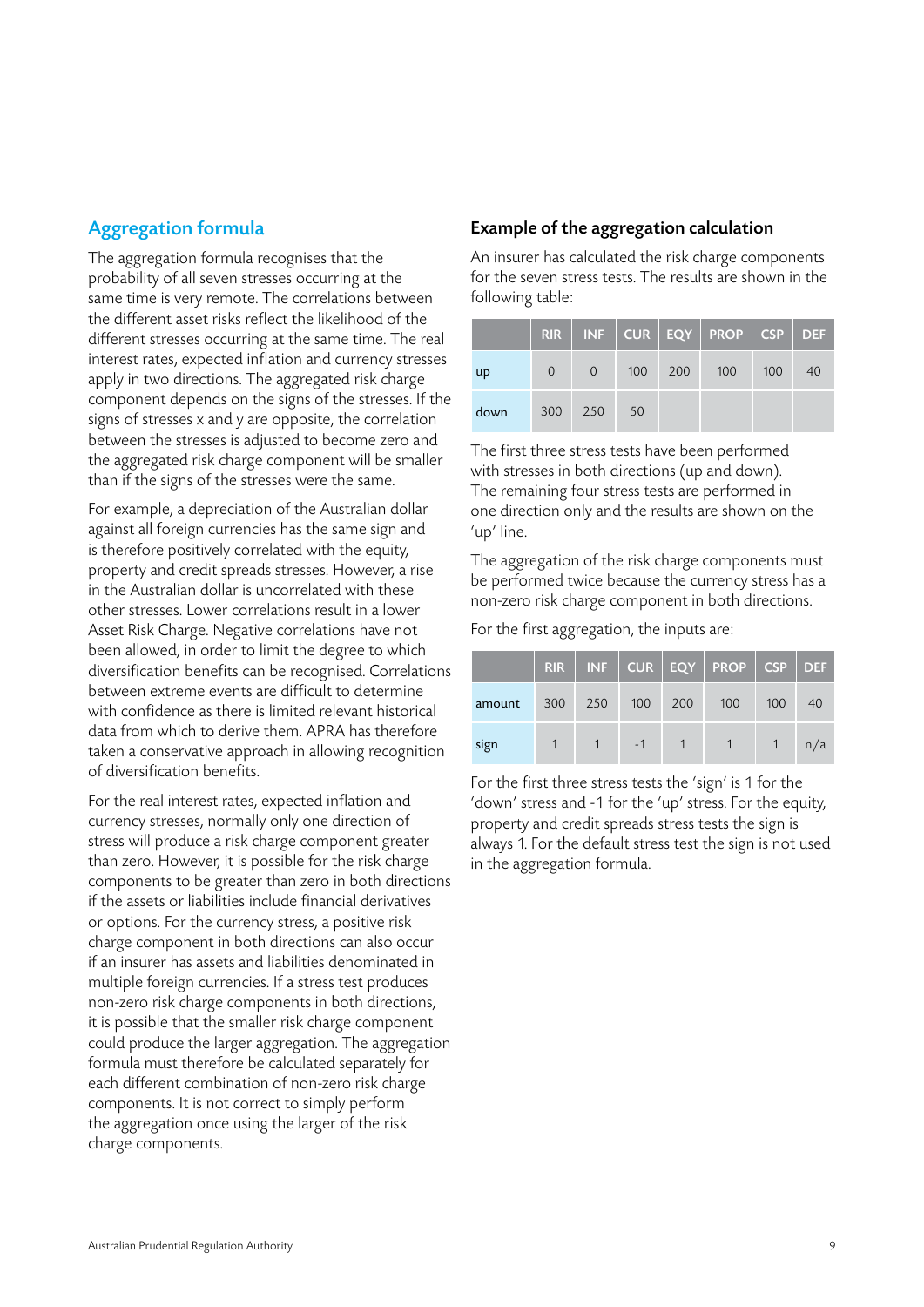The results from cross-multiplying the risk charge components for the stress tests (excluding default) with the correlation factors and the 'sign' functions, and then taking the greater of zero are shown in the table below.

|             | <b>RIR</b>  | <b>INF</b>     | <b>CUR</b>  | <b>EQY</b>     | <b>PROP</b> | <b>CSP</b>  |
|-------------|-------------|----------------|-------------|----------------|-------------|-------------|
| <b>RIR</b>  | 90,000      | 15,000         | $\mathbf 0$ | 12,000         | 6,000       | 6,000       |
| <b>INF</b>  | 15,000      | 62,500         | $\mathbf 0$ | 20,000         | 10,000      | 5,000       |
| <b>CUR</b>  | $\mathbf 0$ | $\overline{0}$ | 10,000      | $\overline{0}$ | $\mathbf 0$ | $\mathbf 0$ |
| <b>EQY</b>  | 12,000      | 20,000         | $\mathbf 0$ | 40,000         | 8,000       | 16,000      |
| <b>PROP</b> | 6,000       | 10,000         | $\mathbf 0$ | 8,000          | 10,000      | 4,000       |
| <b>CSP</b>  | 6,000       | 5,000          | $\mathbf 0$ | 16,000         | 4,000       | 10,000      |

Cross-multiplication is not used for aggregating the risk charge component for the default stress test.

The aggregation is found by adding the numbers in this table (426,500), taking the square root (653), and then adding the default charge (693).

For the second aggregation, the inputs are:

|        | <b>RIR</b> |     |    |     | $INF$   CUR   EQY   PROP   CSP   DEF |     |    |
|--------|------------|-----|----|-----|--------------------------------------|-----|----|
| amount | 300        | 250 | 50 | 200 | 100                                  | 100 | 40 |
| sign   |            |     |    |     |                                      |     |    |

The cross-multiplication is:

|             | <b>RIR</b> | <b>INF</b> | <b>CUR</b> | <b>EQY</b> | <b>PROP</b> | <b>CSP</b> |
|-------------|------------|------------|------------|------------|-------------|------------|
| <b>RIR</b>  | 90,000     | 15,000     | 3,000      | 12,000     | 6,000       | 6,000      |
| <b>INF</b>  | 15,000     | 62,500     | 2,500      | 20,000     | 10,000      | 5,000      |
| <b>CUR</b>  | 3,000      | 2,500      | 2,500      | 6,000      | 1,000       | 2,000      |
| EQY         | 12,000     | 20,000     | 6,000      | 40,000     | 8,000       | 16,000     |
| <b>PROP</b> | 6,000      | 10,000     | 1,000      | 8,000      | 10,000      | 4,000      |
| <b>CSP</b>  | 6,000      | 5,000      | 2,000      | 16,000     | 4,000       | 10,000     |

The difference between this aggregation and the first aggregation is that the number at the intersection of the currency row and column is smaller, but all the other numbers in the currency rows and columns are now non-zero.

The resulting aggregation is 709. This is greater than the result from the first aggregation, even though the risk charge component for the currency stress is smaller.

#### **Tax**

For life companies, any tax benefits that would arise as a result of applying the asset risk stresses are assumed to be realisable for the purpose of determining the Asset Risk Charge. The combined stress scenario (refer to Attachment B of *Prudential Standard LPS 110 Capital Adequacy* (LPS 110)) is used to calculate an adjustment that must be made to the prescribed capital amount when the capital charges are aggregated. This adjustment includes an allowance for any tax benefits that cannot be offset against deferred tax liabilities.

For general insurers, there is no combined stress scenario adjustment. Instead, the tax benefits arising in the asset risk scenarios can only be recognised to the extent that tax legislation allows them to be absorbed by the existing deferred tax liabilities that remain after netting off the deferred tax assets and liabilities in the calculation of deductions from Common Equity Tier 1 Capital.

An insurer that belongs to a tax consolidation group may not recognise tax benefits whose value is contingent on them being used by other entities within the tax consolidation group.

#### Examples of recognition of tax benefits for general insurance

After netting deferred tax assets and deferred tax liabilities for the purpose of calculating regulatory adjustments to its capital base, a general insurer has a deferred tax liability remaining that is solely in respect of unrealised capital gains on its Australian equity assets. In the equity stress test, tax benefits will arise as the result of the fall in the values of these assets. These tax benefits can be recognised in the Asset Risk Charge as the tax benefits will reduce existing deferred tax liabilities for the same assets.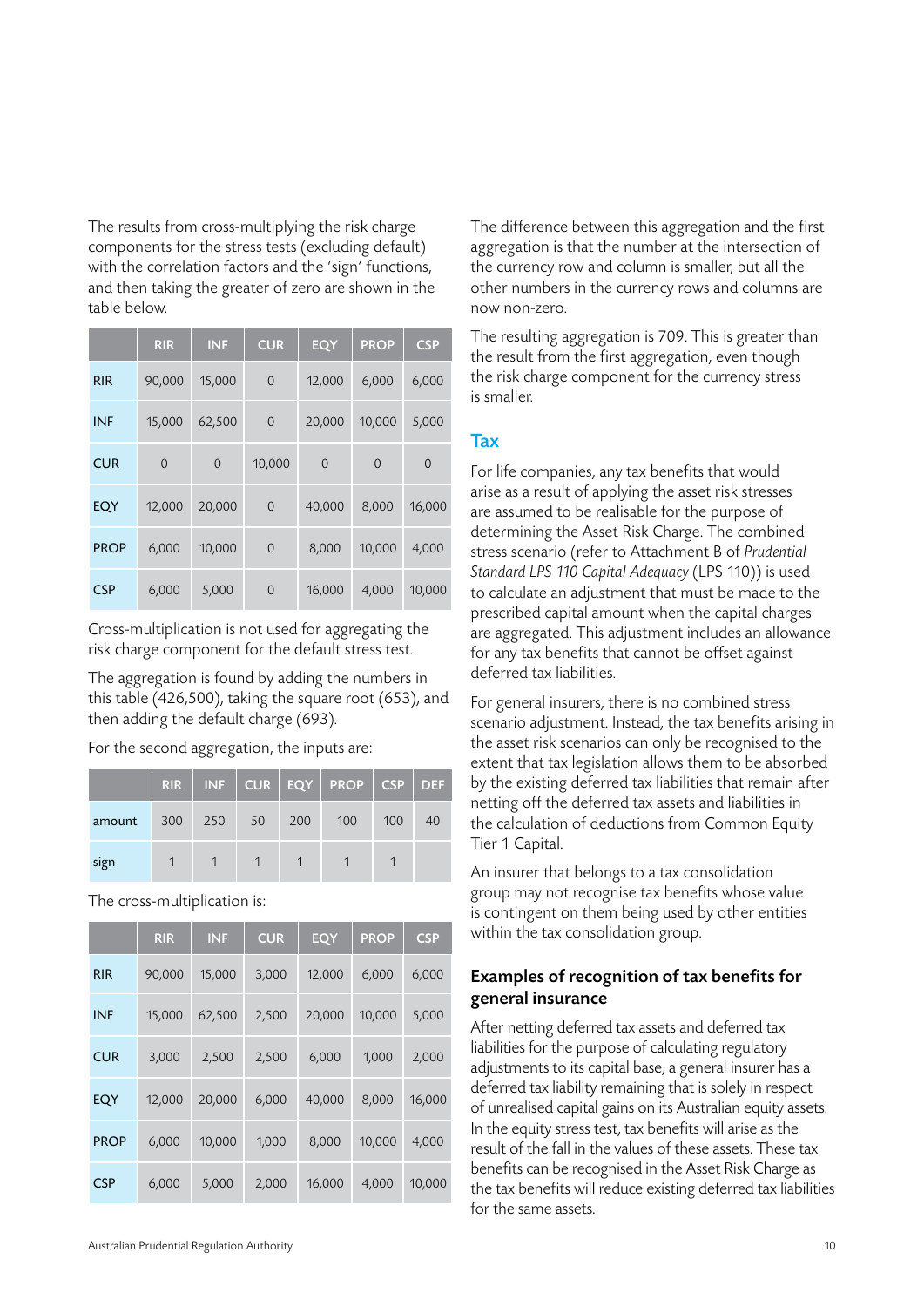The same insurer also has Australian fixed interest assets. In the upward real interest rates and expected inflation stress tests and in the credit spreads stress test, tax benefits will arise as the result of the falls in asset values. These tax benefits can only be recognised if taxation legislation allows current tax assets arising from losses in the value of fixed interest assets to be offset against current tax liabilities arising from capital gains on equity assets.

#### Look-through

For assets held under a trust or in a controlled investment entity, an insurer may generally choose to calculate the Asset Risk Charge by looking-through to the assets and liabilities of the trust or entity. Alternatively, the investment may be treated as an equity asset (a listed equity asset if the investment is listed, and an unlisted equity asset if the investment is unlisted). GPS 114 and LPS 114 require look-through to be used if the trust or controlled investment entity is both unlisted and geared.

For this purpose, a trust or controlled investment entity is geared if it has explicit borrowings or if the investments of the trust or controlled investment entity include assets such as options that are themselves implicitly geared.

The purpose of looking-through is to assess more accurately how an asset's value will change in each of the stress scenarios. For example, without look-through a cash management trust would be treated the same as an unlisted equity, which would clearly be inappropriate.

APRA expects an insurer to have a reasonably good understanding of how its investments in trusts and controlled investment entities will behave in each of the asset risk stress scenarios. It would not be good practice to invest in assets without understanding or monitoring all material risk exposures.

The materiality provisions of *Prudential Standard GPS 110 Capital Adequacy* (GPS 110) and LPS 110 allow approximations to be used in calculating the Asset Risk Charge providing the results are not likely to be

misleading. If asset allocations are reasonably stable, these approximations might include using recent, rather than up-to-date, look-through information for investments in trusts. An insurer might also potentially be able to use benchmark, rather than actual, asset allocations for a trust if the boundaries for asset allocations are reasonably narrow. For larger investments, the investment manager could be asked to provide sensitivities or details of the asset and liability exposures on a regular basis, to enable the Asset Risk Charge to be accurately calculated.

Look-through can only be used for a controlled entity that undertakes activities other than investing if APRA has approved the inclusion of the entity within the insurer's Extended Licensed Entity (as defined in GPS 114 and LPS 114).

#### Convertible preference shares

A convertible preference share (CPS) is a 'hybrid' that provides a defined income stream initially, but can convert to an ordinary share at a later date. The dividend payments can also be stopped by the issuer in some circumstances. For the Asset Risk Charge under GPS 114 and LPS 114, hybrid assets must be split into their interest-bearing and equity/option exposures. An insurer must consider the changes in value of the two exposures separately for each of the asset risk stresses.

It may not be feasible to split a CPS if there is no single fixed date on which conversion is certain to occur. In this circumstance a split is not necessary; however, the change in value of the CPS (as a whole) must be assessed under each of the real interest rates, expected inflation, equity and credit spreads stresses. This requires complex modelling that assesses the probability of conversion at each possible conversion date, and the remaining value of the CPS if conversion does or does not occur. For the equity stress, the value of the CPS would need to be determined assuming that the shares of the issuer fell in value by the prescribed amount and volatility increased. If an insurer is unable to carry out such complex modelling a CPS should be treated as an ordinary share (either listed or unlisted as appropriate).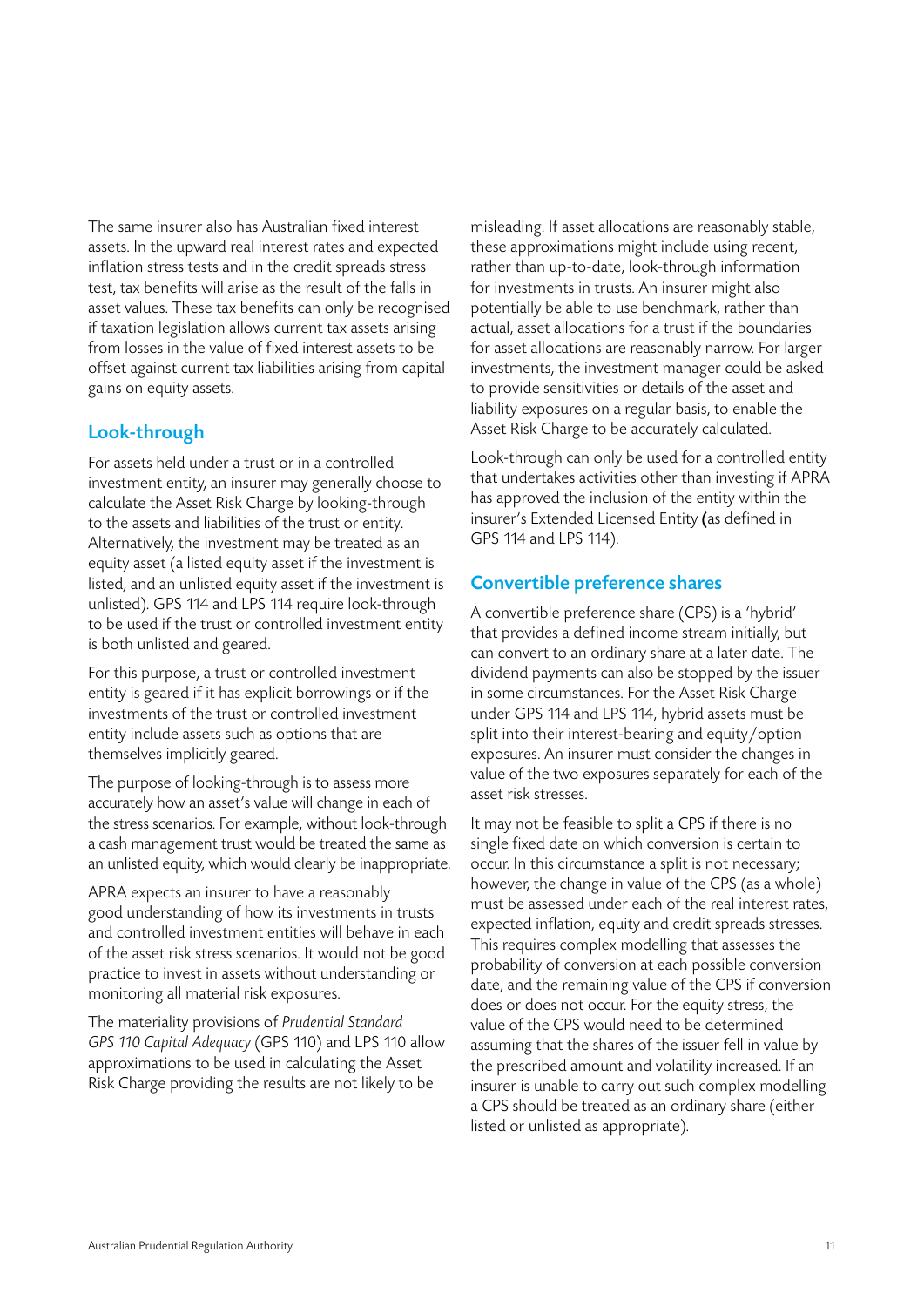#### Off-balance sheet exposures

An insurer may enter into transactions that are presently not recognised as assets or liabilities on the balance sheet but which give rise to contingencies and commitments. Such off-balance sheet items may have a significant bearing on the level of risk to which the insurer is exposed. These items may add to other risks, or they may reduce other risks, for example by hedging assets or liabilities on the balance sheet.

Off-balance sheet exposures include all contingent assets and contingent liabilities, regardless of whether or not their disclosure is required under *Australian Accounting Standard AASB 137 Provisions, Contingent Liability and Contingent Assets* (AASB 137).

AASB 137 defines a contingent asset to be a possible asset arising as a result of past events, whose existence will be confirmed only by the occurrence or nonoccurrence of one or more uncertain future events not wholly within the control of the insurer. The inflow of economic benefits is not virtually certain.

A contingent liability is defined to be a present or possible obligation, arising as a result of past events, whose existence will be confirmed only by the occurrence or non-occurrence of one or more uncertain future events not wholly within the control of the insurer. The obligation will probably not require an outflow of resources.

In order to calculate the Asset Risk Charge, changes to the balance sheet in each stress test must include the impact of off-balance sheet exposures, to the extent that these exposures will affect the post-stress balance sheet.

An example of a contingent liability is the issue of a credit guarantee where the normal assessment of the insurer is that it is unlikely to have to pay an amount under the instrument. For the purpose of calculating the impact of the default stress, the insurer must assume it will have to make some payments.

#### Fair value

GPS 114 requires the asset risk stress tests to be applied to the fair values of the assets of both general insurers and Level 2 insurance groups. For assets that have not been reported at fair value in the statutory accounts, the fair value must be estimated according to the framework for measuring fair value set out in *Australian Accounting Standard AASB 13 Fair Value Measurement.*

For life companies, a fair value adjustment to assets must be made as part of the regulatory adjustments to the capital base. The asset risk stress tests are applied to the fair value of assets.

#### Stressed value of interest-bearing assets

For interest-bearing assets that are traded in active markets, fair value at the reporting date is likely to have been determined from quoted prices. The stressed value of such an asset after application of the asset risk stress tests can be determined as follows:

- find the effective interest rate that exactly discounts the future cash receipts through the life of the asset to the fair value of the asset at the reporting date;
- the stressed value of the asset in the real interest rates and expected inflation stress tests can be found by increasing or decreasing the effective interest rate in line with the specified changes in real interest rates and expected inflation; and
- for the credit spreads stress test, the stressed value of the asset must be determined by adding the spread specified in the standard to the effective interest rate and then multiplying the reduced value of the asset by  $(1 -$  default factor), as specified in the prudential standard.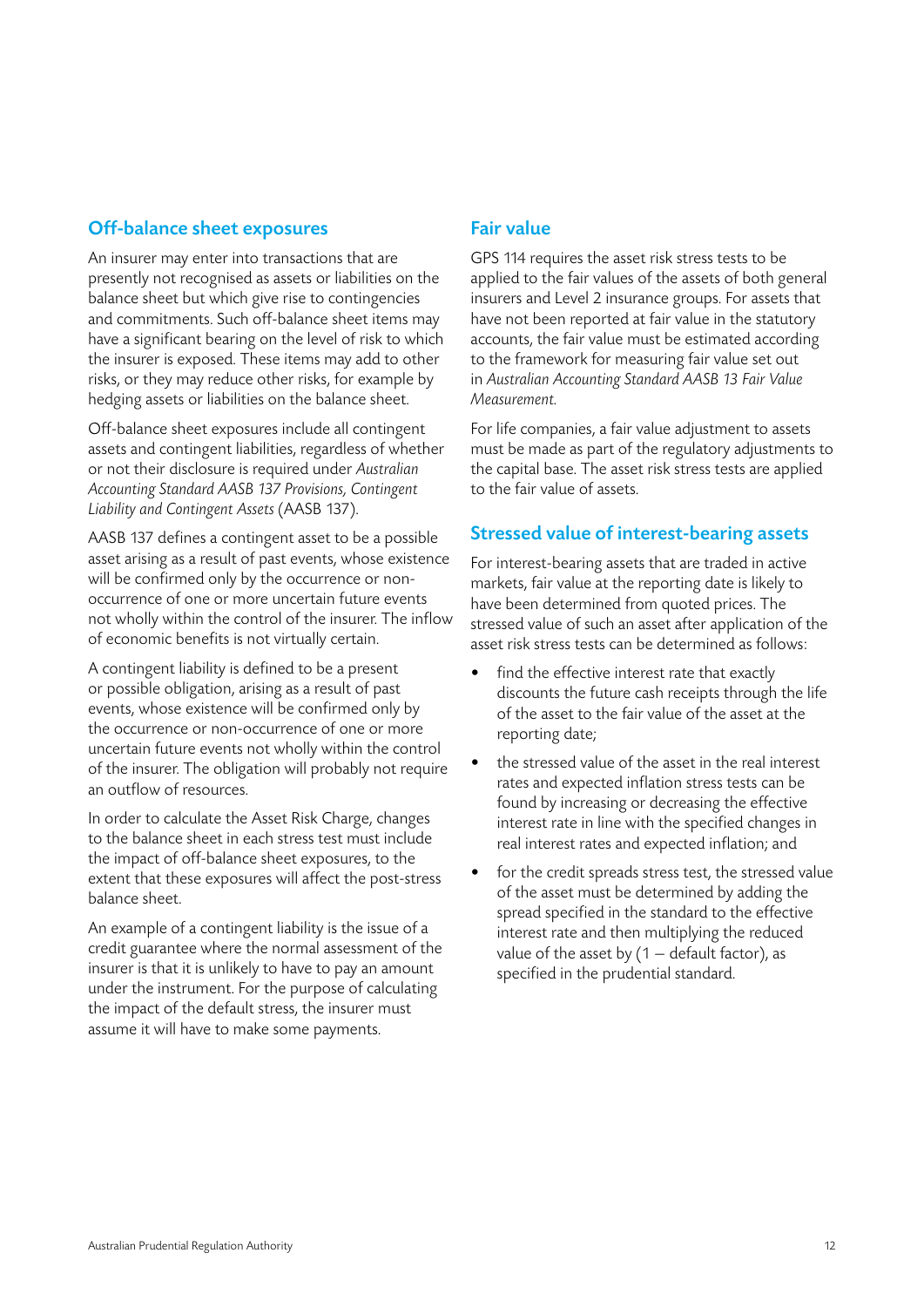#### Stressed value of derivative assets

For exchange traded derivatives, fair value at the reporting date is likely to have been determined from quoted prices in active markets. The impact of each stress test on the fair value of the derivatives can be determined by using a derivative pricing model to calculate the impact of changes to interest rates, volatility and the price of the underlying assets. It can be assumed that the fair value of the asset will move in line with changes to the theoretical price derived from the pricing model.

The value of a derivative may be affected by several of the stresses. These include the real interest rates and expected inflation stresses, the equity stress (which includes volatility) and the default stress (for over-thecounter derivatives).

If derivatives are used for hedging purposes, they can reduce the impact of the asset risk stresses. An increase in the fair value of a derivative can offset a reduction in the fair value of other types of assets.

#### Other risks

The stresses applied in the calculation of the Asset Risk Charge only cover the types of asset risks to which an insurer is most likely to have material exposures. APRA expects an insurer to consider whether there are any other material asset risk exposures and to address these risks in the ICAAP.

Examples of exposures to other risks include:

- changes in the shape and slope of the yield curve; and
- derivatives whose value is sensitive to interest rate volatility or currency volatility.

#### Approximations

The materiality provisions of GPS 110 and LPS 110 allow approximate methods to be used to calculate the Asset Risk Charge.

These methods might include, for example:

- using the modified durations of assets and liabilities instead of more detailed cash flow projections to calculate the risk charge components for the real interest rates, expected inflation and credit spreads stresses;
- assuming the value of an investment in a cash management trust is unaffected by the real interest rates and expected inflation stresses; and
- not doing full projections of participating life insurance liabilities for stresses where the value of the existing guaranteed benefits is unchanged – instead, an approximate split of future profits between policy owners and shareholders might be used.

APRA expects an insurer to be able to demonstrate that its use of approximations is not likely to be misleading.

#### Who does the calculations?

It may be necessary for an insurer to ask its Appointed Actuary or investment managers to calculate the stressed values of insurance liabilities and more complex assets such as fixed interest assets and derivatives. Alternatively, advice could be obtained from these professionals as to a suitable methodology to use. It is acceptable to use reasonable estimates when preparing information that will not be audited.

In order to complete the calculations in a timely manner, sensitivity analyses performed at a date prior to the reporting date may be used, subject to materiality.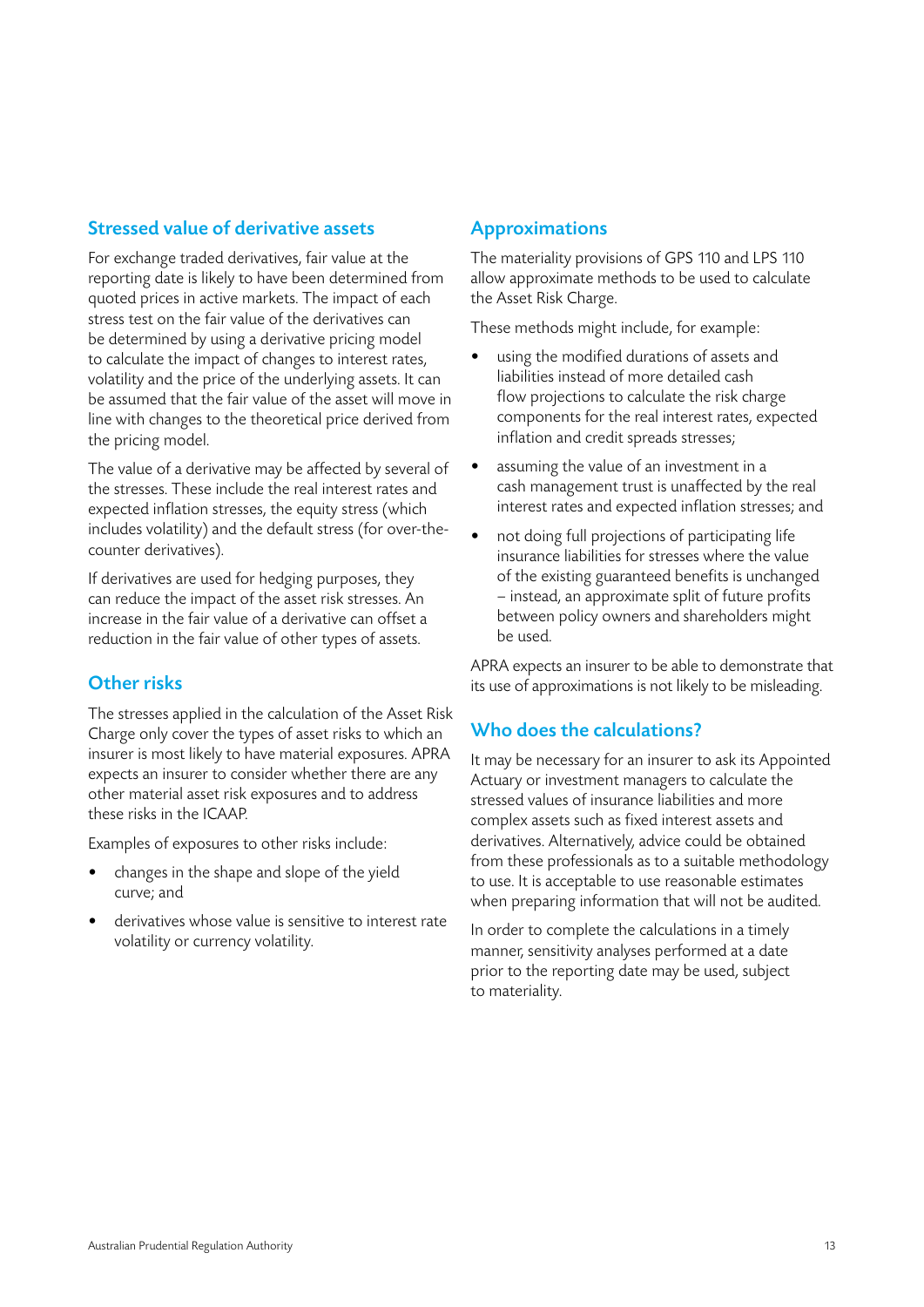# Attachment: Example of calculation of the Asset Risk Charge

This example of the calculation of the Asset Risk Charge could be either for a general insurance company, or for a life company statutory fund that has no policy benefits contractually linked to the value of assets. As a simplification, the calculations have been done without any allowance for tax benefits and there are no regulatory adjustments to the capital base.

For the real interest rates stress, expected inflation stress and credit spreads stress, the stresses have been applied using a simplified method based on the durations of the assets and liabilities. This method is approximate and in practice, revaluation of the asset and liability cash flows may be necessary.

| Assets                   | \$m\$ |                                                                      |
|--------------------------|-------|----------------------------------------------------------------------|
| Government bonds         | 1,000 | Commonwealth government, duration 5 years                            |
| Corporate bonds          | 500   | Counterparty grade 2, duration 5 years                               |
| Bank deposits at call    | 200   | Counterparty grade 1                                                 |
| Listed equities          | 100   | Current ASX200 dividend yield 3.5%                                   |
| Properties               | 100   | Current rental yield 6%                                              |
| Reinsurance              | 100   | Counterparty grade 2, APRA-authorised reinsurer                      |
| <b>Total assets</b>      | 2,000 |                                                                      |
| Liabilities              |       |                                                                      |
| Insurance liabilities    | 1,500 | Duration 6 years. All liability cash flows subject to inflation risk |
| Other liabilities        | 100   | Payable immediately                                                  |
| <b>Total liabilities</b> | 1,600 |                                                                      |
| <b>Capital base</b>      | 400   |                                                                      |

All assets and liabilities are denominated in Australian currency, except for 100 of the insurance liabilities which are denominated in New Zealand dollars.

The nominal risk-free interest rate is 5 per cent for all terms to maturity.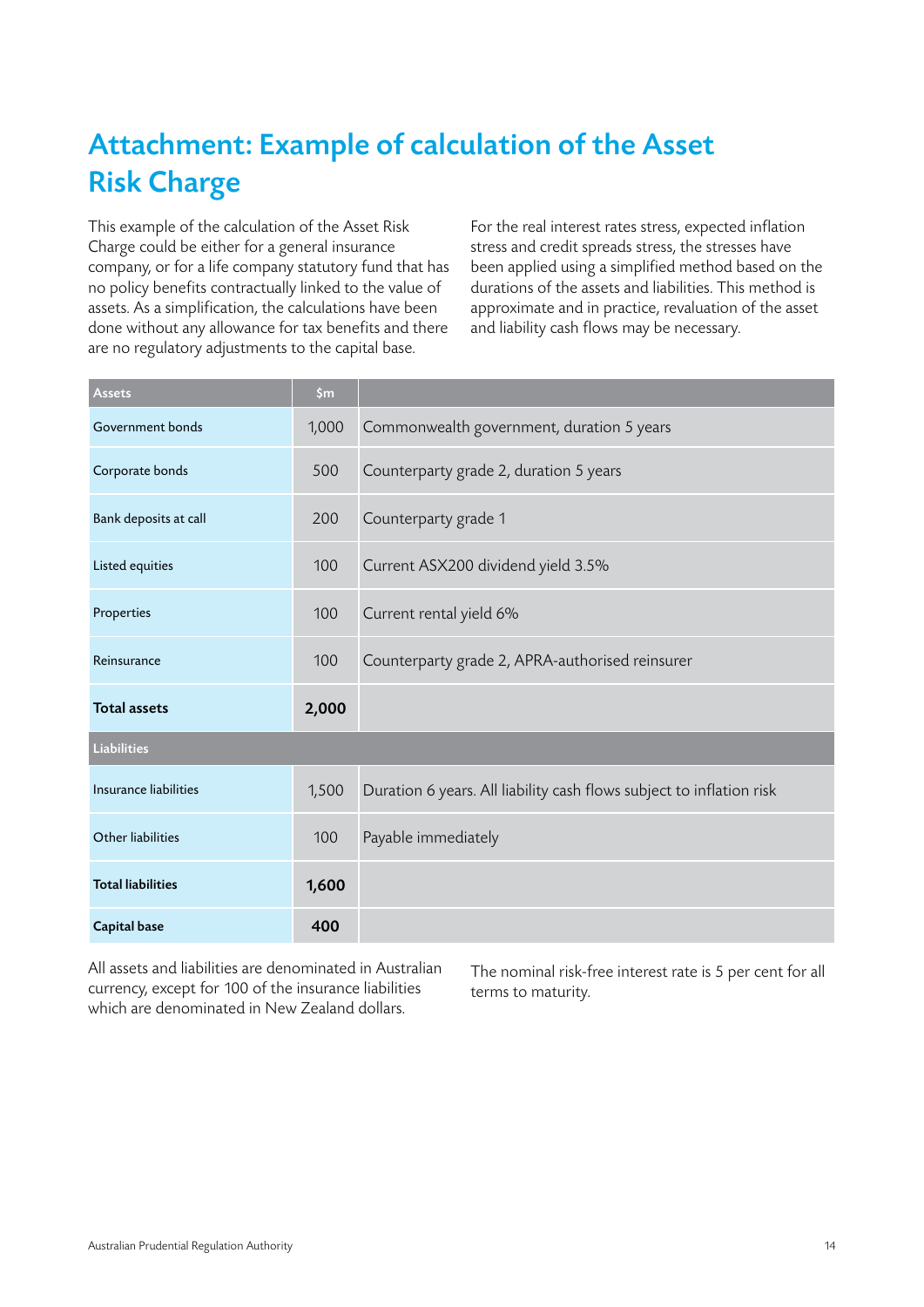#### Real interest rates stress

The stresses in this module affect the government and corporate bond assets and the insurance liabilities.

The downward stress adjustment is  $5\% \times 0.2 = 1\%$ . The stressed nominal risk-free interest rate is 4%.

The increase in asset values is  $1500 \times 1\% \times 5 = 75$ (using the duration of 5 years).

The increase in insurance liabilities is  $1500 \times 1\% \times 6 =$ 90 (using the duration of 6 years).

The risk charge component for the downward stress equals the reduction in the capital base of 15.

The risk charge component for the upward stress is zero.

#### Expected inflation stress

The stresses in this module affect the government and corporate bond assets. Insurance liabilities are not affected as the effect of changing the rate of inflation of the liability cash flows is offset by the change in the discount rate.

As only assets are affected, the risk charge component for the downward stress is zero.

The upward stress adjustment is 1.25%. The stressed nominal risk-free interest rate is 6.25%.

The decrease in asset values is  $1500 \times 1.25\% \times 5 =$ 93.75 (using the duration of 5 years).

The risk charge component for the upward stress equals the reduction in the capital base of 93.75.

#### Currency stress

The only currency exposure is to insurance liabilities (denominated in New Zealand dollars), so the adverse scenario is a decrease in the value of the Australian dollar relative to foreign currencies. The risk charge component for an increase in the value of the Australian dollar is zero.

The risk charge component for the scenario of a decrease in the value of the Australian dollar is 100 x 33.3% = 33.30.

#### Equity stress

The equities are listed, so the increase in the dividend yield is 2.5%. The stressed dividend yield is 3.5% +  $2.5\% = 6\%$ .

The fall in value is  $100 \times (1 - 3.5\% / 6\%) = 41.67$ .

The risk charge component for the equity stress is  $4167$ 

#### Property stress

The stressed rental yield is  $6\% + 2.75\% = 8.75\%$ .

The fall in value is  $100 \times (1 - 6\% / 8.75\%) = 31.43$ .

The risk charge component for the property stress is 31.43.

#### Credit spreads stress

For Commonwealth government bonds the credit spreads stress is zero.

For corporate bonds with a counterparty grade of 2, the default factor is 0.6% and the spread factor is 0.8%. The stressed value of the bonds is 500 x  $(1 - 0.6\%) \times (1 - 0.8\% \times 5) = 477.12$  (using the duration of 5 years).

The fall in value of the corporate bonds is 22.88.

For at-call bank deposits with a counterparty grade of 1, the default factor is 0.2%. The spread factor does not apply to at-call deposits. The fall in value of the bank deposits under the credit spreads stress is 200 x  $0.2\% = 0.40$ .

The risk charge component for the credit spreads stress is 22.88 + 0.40 = 23.28.

#### Default stress

The default stress applies to the reinsurance assets. The default factor for an asset with a counterparty grade of 2 is 2%. The risk charge component for the default stress is  $100 \times 2\% = 2$ .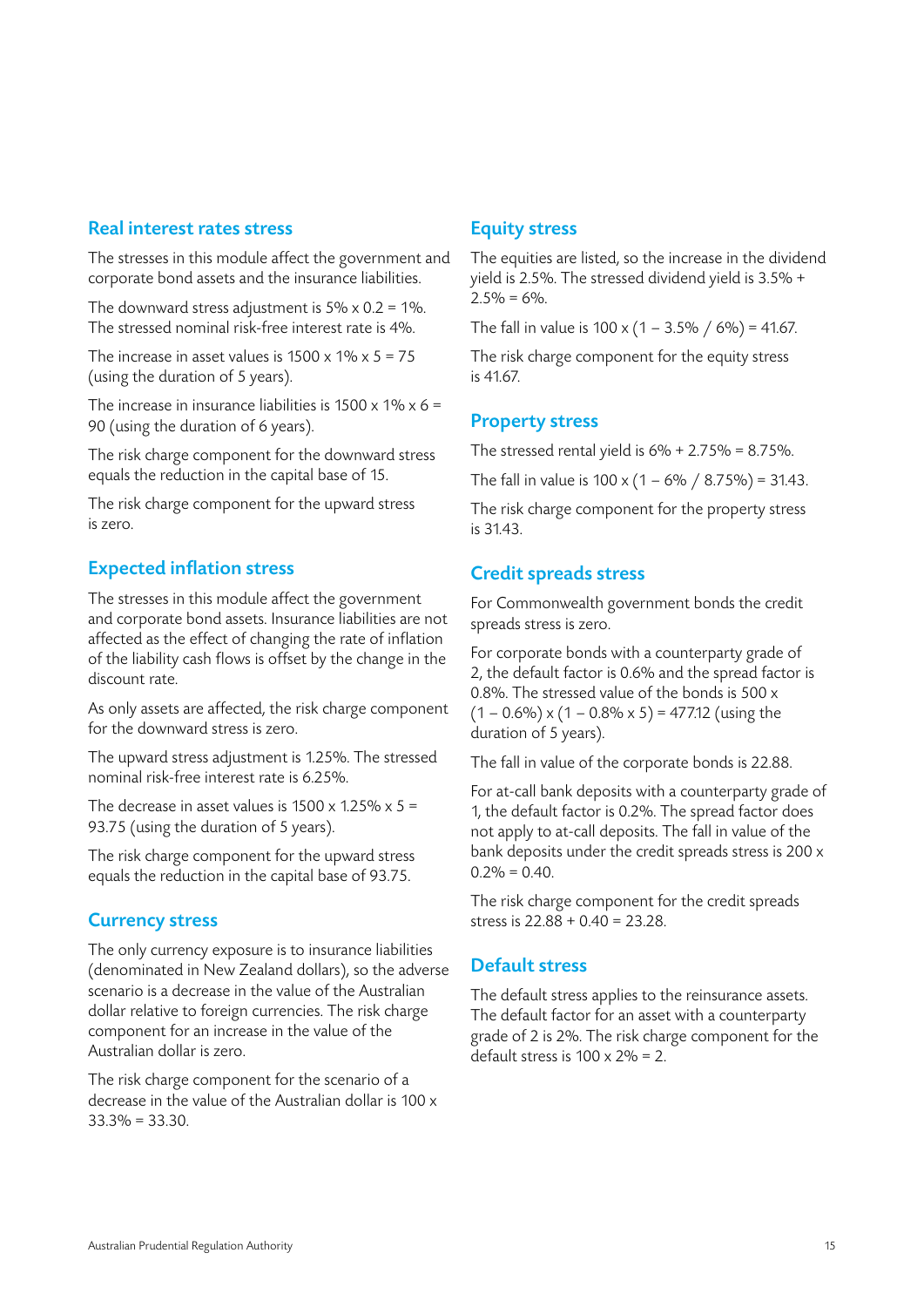#### Aggregation calculation

The risk charge components for the stress tests are summarised in the following table:

|                                                 |      |             |                     | $RIR$   INF   CUR   EQY   PROP   CSP   DEF |      |     |
|-------------------------------------------------|------|-------------|---------------------|--------------------------------------------|------|-----|
| amount 15.00 93.75 33.30 41.67 31.43 23.28 2.00 |      |             |                     |                                            |      |     |
| sign                                            | $-1$ | $\sqrt{-1}$ | $1 \quad 1 \quad 1$ | $\sim$ 1                                   | $-1$ | n/a |

The sign for the real interest rates stress is 1 as the scenario is a decrease in rates. For the expected inflation stress the sign is -1 as the scenario is an increase in rates. For the currency stress the sign is 1 as the scenario is a depreciation of the Australian dollar. The sign for the equity, property and credit spread stresses is always 1. The sign is not used for the default stress.

The results from cross-multiplying the risk charge components for the stress tests (excluding default) with the correlation factors and the 'sign' functions, and then applying a minimum of zero are shown in the table below.

|             | <b>RIR</b>  | <b>INF</b>     | <b>CUR</b>  | <b>EQY</b>     | <b>PROP</b> | <b>CSP</b>  |
|-------------|-------------|----------------|-------------|----------------|-------------|-------------|
| <b>RIR</b>  | 225         | $\overline{0}$ | 100         | 125            | 94          | 70          |
| <b>INF</b>  | $\mathbf 0$ | 8,789          | $\mathbf 0$ | $\overline{0}$ | $\mathbf 0$ | $\mathbf 0$ |
| <b>CUR</b>  | 100         | $\mathbf 0$    | 1,109       | 833            | 209         | 310         |
| EQY         | 125         | $\overline{0}$ | 833         | 1,736          | 524         | 776         |
| <b>PROP</b> | 94          | $\overline{0}$ | 209         | 524            | 988         | 293         |
| <b>CSP</b>  | 70          | $\overline{0}$ | 310         | 776            | 293         | 542         |

The aggregation is found by adding the unrounded numbers in this table (20,056), taking the square root (141.62), and then adding the default charge (143.62).

#### Asset Risk Charge

The resulting Asset Risk Charge is 143.62.